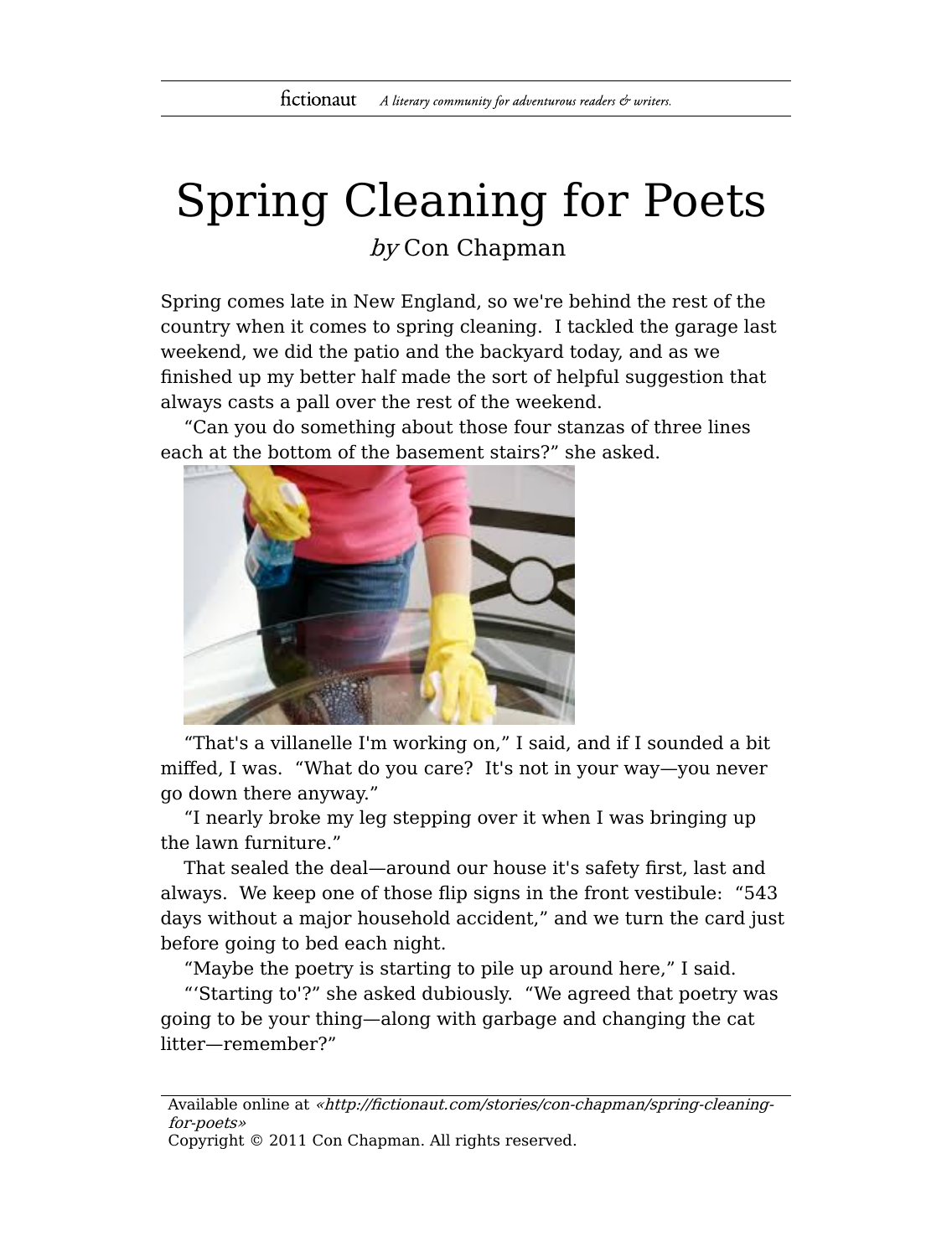"Okay," I said, recalling our longstanding division of labor. "I'll do a poetry clean-up tomorrow."

The next day when I took stock of things I found that the clutter was worse than I thought. There's the big notebook I take on the train each day and the little notebook I keep in my desk drawer for moments of late-night inspiration—those were full—but I also found scraps of poetry in my winter coat pockets, in the console of my car, in my brief case. All of them possessing some merit, some lyrical element, but none of them finished, none of them formed into a literary whole.

There was children's poetry—"Fuzzy, buzzy bumblebee, hope he doesn't land on me!" There were lines that expressed the tragic sense of life: "Something is born, and something dies." That's not going to find its way into Reader's Digest. There were recollections from my boyhood growing up in a small Midwestern town. I was enamored of them all when I wrote them but I had to admit they weren't going anywhere.



Eliot: "I just picked Ezra Pound's pocket."

Still, I hated to just throw them out—what a waste that would be! I try to maintain a pretty small poetic footprint; like e.e. cummings I don't use capital letters all the time, I sometimes write haiku with lines of 5, 6 and 5 syllables (nobody ever notices) and I frequently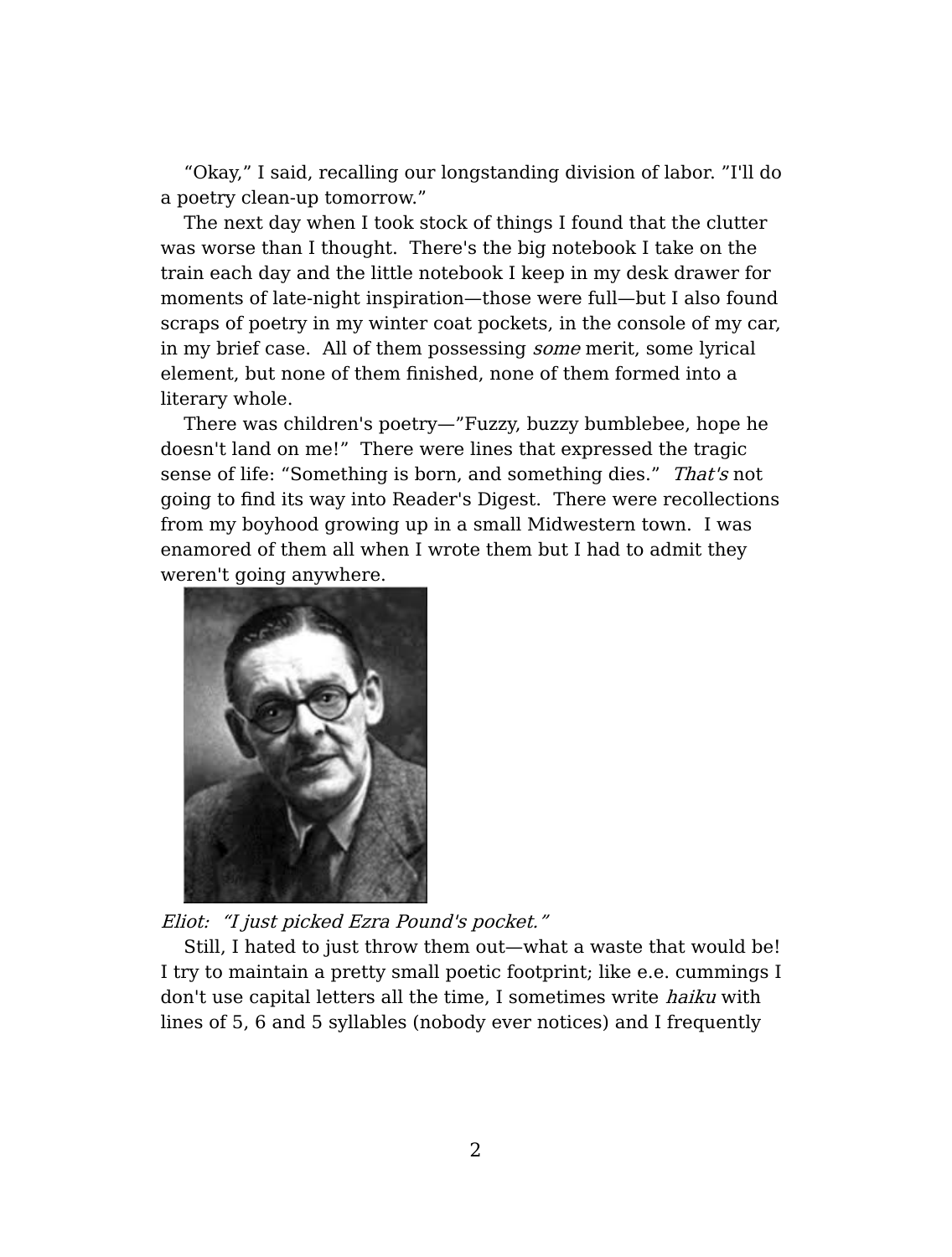recycle other poets' best images. As fellow Missouri poet T.S. Eliot once said, "Mediocre writers borrow, great writers steal."

They didn't really hang together, though, my many fragments of inspiration. I needed some guidance that only the best poetry can provide, so I turned to this month's issue of *plangent* voices magazine, at \$3.75 your best entertainment value. If your tastes in entertainment run to the obscure, the impenetrable and—in the special Christmas double issue—offensive poetry.

## You'll see why this is important in a minute.

Call me bitter, but when I was removed as editor of that forlorn little rag in a bloody coup (I was treated for severe paper cuts at the student infirmary—\$10 co-pay!), I had it headed in the right direction. We had doubled our subscriber base from one to two (thanks Mom!), we had cut our backlog of unresponded-to submissions from 2,348,274 to 2,348,251, and we had adopted a tough anti-favoritism policy that would become a model for the nonprofit poetry (but I repeat myself) industry. If, for example, a poem was approved for publication by an editor who had already slept with the author, a second anonymous editor had to sleep with him/ her as well. Then and only then was the poem deemed worthy of publication.

plangent—as it is known to insiders of the poetry game—had lately become a fierce advocate for so-called "flarf" poetry; poems assembled from the results of odd internet searches such as "rubber bustier" and "discount tire sale" and "Vic Wertz" were combined in an aleatory fashion, producing results that were sometimes striking, and sometimes . . . crap. Just like regular poetry!